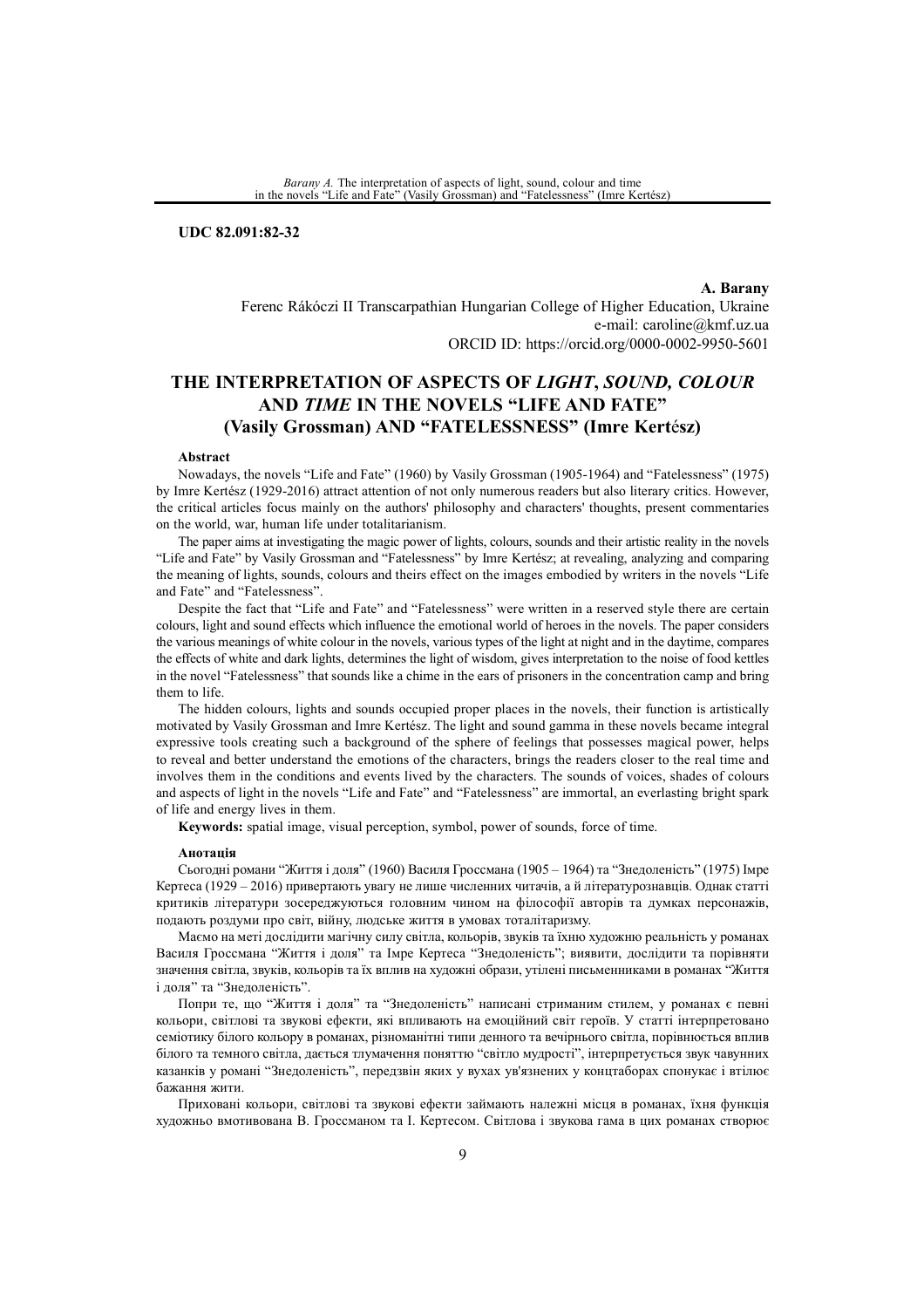такий фон сфери почуттів, який володіє магічною силою, допомагає розкрити та краще зрозуміти емоції персонажів, наближує читачів до реального хронотопу, обставин та подій, серед яких жили персонажі романів. Відлуння голосів, відтінків кольорів та світлових аспектів у романах "Життя і доля" та "Знедоленість" безсмертні, вони містять невпинну яскраву енергію життя.

**Ключові слова:** просторове зображення, візуальне сприйняття, символ, могутність звуків, сила часу.

#### **1. Introduction**

In twentieth-century fiction there are writers whose works at the moment of their publishing were more popular abroad than in their native land. Here belong the Russian writer, philosopher Vasily Grossman (1905-1964), the author of "Life and Fate" (1960) and the representative of Hungarian literature Imre Kertész (1929-2016) with his well-known novel "Fatelessness" (1975). It ought to be mentioned that Vasily Grossman's novel "Life and Fate" became first available for the Russian readers only in 1988 when it was published in Moscow, while Imre Kertész' work became world famous and recognized, even in his native Hungary, only after the author was awarded the Nobel Prize in literature in 2002.

Nowadays, the novels "Life and Fate" and "Fatelessness" evoke the interest of not only numerous readers, but also researchers (Anninskii, 1980; Bocharov, 1989; Garrard, 1991; Gusiev, 2005; Hetényi, 2004; Kulish and Oskotskij, 1988; Olbrykh, 2002; Lanin, 1992; Markish, 1988) and even film directors (Koltai, 2004; Ursuliak, 2012). Much has already been written on the literary merits of these rare books. These works include valuable studies on peculiarities of V. Grossman's and I. Kertész's writings. For example, in the books and manuscripts by Shimon Markish, one of the first researchers and publishers of V. Grossman's literary works, the reader will find Sh. Markish's unsurpassed reasoning on Grossman's psychological insight. Kulish and Oskotskij (1988), Lanin (1992), Olbrykh (2002), Garrard (1991) and others analysed in their scientific works the motives of fatality and human sacrifice, fragility of existence under dictator ideology, its influence on public attitude and conduct of characters in Vasily Grossman's novel "Life and Fate". Works by Gusiev (2005), Hetényi (2004), Nad (2003) and others contain valuable information for the modern reader on the unique philosophy of life of Imre Kertész's characters in concentration camps.

#### **2. Material and methods**

The novel "Life and Fate" is not only a broad portrait of an age and a searing vision of Stalinist Soviet Union, it is also the story of a family, the Shaposhnikovs, whose lives in the army, the gulag, a physics institute, a power station and a concentration camp are stunningly evoked, from their darkest to their most poetic moments. Judged so dangerous by the Soviet authorities that the manuscript of the novel was immediately confiscated when completed in 1960, Grossman's masterpiece was finally smuggled into the west and published in 1980. I. Kertész's novel "Fatelessness" is based on the impressions of the writer, taken from the Nazi death camps, where he was taken as a fifteenyear-old teenager. After going through the circles of hell in Auschwitz and Buchenwald, I. Kertész, miraculously surviving, returned home and 30 years later described his experiences in the novel "Fatelessness", which became an integral part of the writer's work.

The scientific inquiry lies in the fact that critical articles focus mainly on the content, the authors' philosophy and characters' thoughts, present commentaries on the world, war, human life under totalitarianism. It is not surprising for much of the novel "Life and Fate", which is written "in dry, reserved style, without abundance of colours and splendour of artistic solutions" (Dedkov, 1988, p. 240). We find this peculiarity of narration in the novel "Fatelessness" as well. Therefore, the **aim** of the paper is to provide the analysis of the characters' worldview, to reveal the authors' expressive means presenting what the characters went through within the artistic world of the novels under research. To achieve the set goal the **tasks** presuppose a comparative research of the influence of time on Grossman's and Kertész's characters, the role, meaning and sense of light, sound and colour effects in the novels "Life and Fate" and "Fatelessness" that realize the authors' artistic and aesthetic intentions,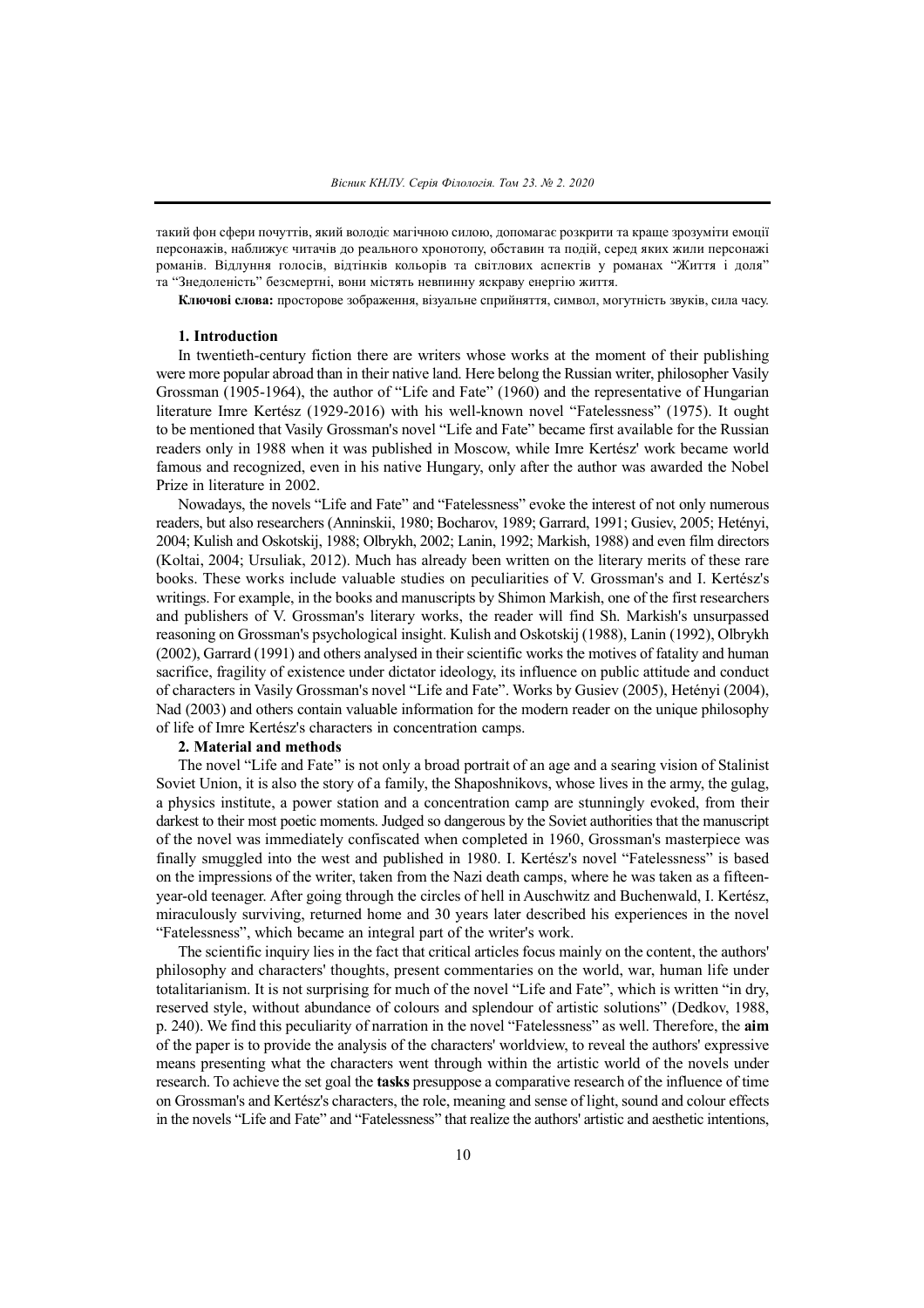as well as ideas by means of artistic word which is "the seed vegetating in souls; it promises thousands of colours [...]" (Belyi, 1910, p. 433). Created in 2005, a film directed by L. Koltai, based on the novel "Fatelessness", is called by Geréb "the space for the embodiment and implementation of different models of the poetics of light" (Geréb, 2005, p. 52). The research was carried out by means of the **methods** of comparative, textual and narrative analysis, interpretation in the context.

#### **3. Results and discussion**

Reading the novel "Life and Fate" we can see on the first pages the representation of a German camp during a cold winter. Its description has nothing living; no trees, no grass, no animals, no birds are mentioned. Drawing the readers' attention to this sight, only the fallen snow seems to be alive and its image-bearing role is described by Kuzicheva (1989, p. 5). Snow betokens the coming white morning light of a new day, "*Snow fell early in the morning and lay there till noon. The Russians felt a joy that was steeped in sorrow. Russia herself was breathing over them, spreading a mother's shawl beneath their poor exhausted feet. The barracks, with their white roofs, looked like the huts in a Russian village*" (Grossman, 2006, p. 9). In the novels under analysis white colour also has a kind of 'consoling' sense (Postoutenko, 1996, p. 158). The white snow is breathing, painting and laying "mother's shawl" beneath the Russian prisoners' feet and for a moment they are even happy. White snow in Grossman's novel becomes a spatial image – a source of admiration and reconciliation. For Grossman snow cover symbolizes the mother's white shawl on the tomb of the young lieutenant Tolya. This shawl covers the lieutenant's dead body, "*The dead pilot lay there all night on a hill* covered with snow; it was a cold night and the stars were quite brilliant. At dawn the hill turned  $pink - the pilot now lav on a pink hill. Then the wind got up and the snow covered his body"$ (Grossman, 2006, p. 595). Quiet white snowfall finishes the story of Stalingrad's fate during the war, "The snow filled the air with a soft grey-blue mist, softening the wind and gunfire, bringing the earth and sky together into one swaying blur. [...] This soft, white snow settling over the carnage of the city *was time itself*" (ibid., p. 727).

In the novel "Fatelessness" white light is perceived as 'blinding', 'eye-stabbing'; it fills one with the feeling of cleanliness, 'brilliance' (Kertész, 2004, p. 79). These are the first delusive impressions Köves György has of Auschwitz and Buchenwald death camps. The young character is especially happy about "*Green turf, the requisite white goalposts, the chalked lines of the field of play – it was all there, inviting, fresh, pristine, in perfect order*" (ibid., p. 89). He was impressed by "*an immaculate white asphalt road running as far as the eye could see*" (ibid., p. 82) and the statue of the prisoner "*on a white plinth and hewn from the same soft, dull, grained white stone*" (ibid., p. 123). However, reading these lines we sympathize with Kertész' character, for the young Köves György's visual perception of the real environment he got into, because this environment is overshadowed by the illusory magic light, just like the phenomenal colour of the sky above Auschwitz where the 'Greek fire' and 'pyrotechnic display' are not the festive salutes, they materialize the destructive and horrifying effect of the rays of light – they are the tongues of 'flames and sparks' of crematoriums (ibid., p. 116).

However, magic forces materialized in white colour do not always exert consoling influence on the state of mind of Grossman's and Kertész' characters. In the novel "Life and Fate" a summer day turns into a December cold for Anna Semyonovna Shtrum and she sees the road to ghetto "*white with little parcels and pillows*" (ibid., p. 68). On the way to the death camp in the white daylight Anna Semyonovna sees:

*[...] two different crowds: there were the Jews – the men in winter coats and hats, the women* wearing thick dresses – and there were the people in summer clothes on the pavement. It was as though even the sun no longer shone for the Jews on the street, as though they were walking through the cold *frost of a December night* (Grossman, 2006, p. 69).

That day white light turns into "black – a symbol of non-existence, chaos" (Belyi, 1994, p. 201). For Anna Semyonovna "*Hard times have come indeed, there can be no harder*" (Grossman, 2006,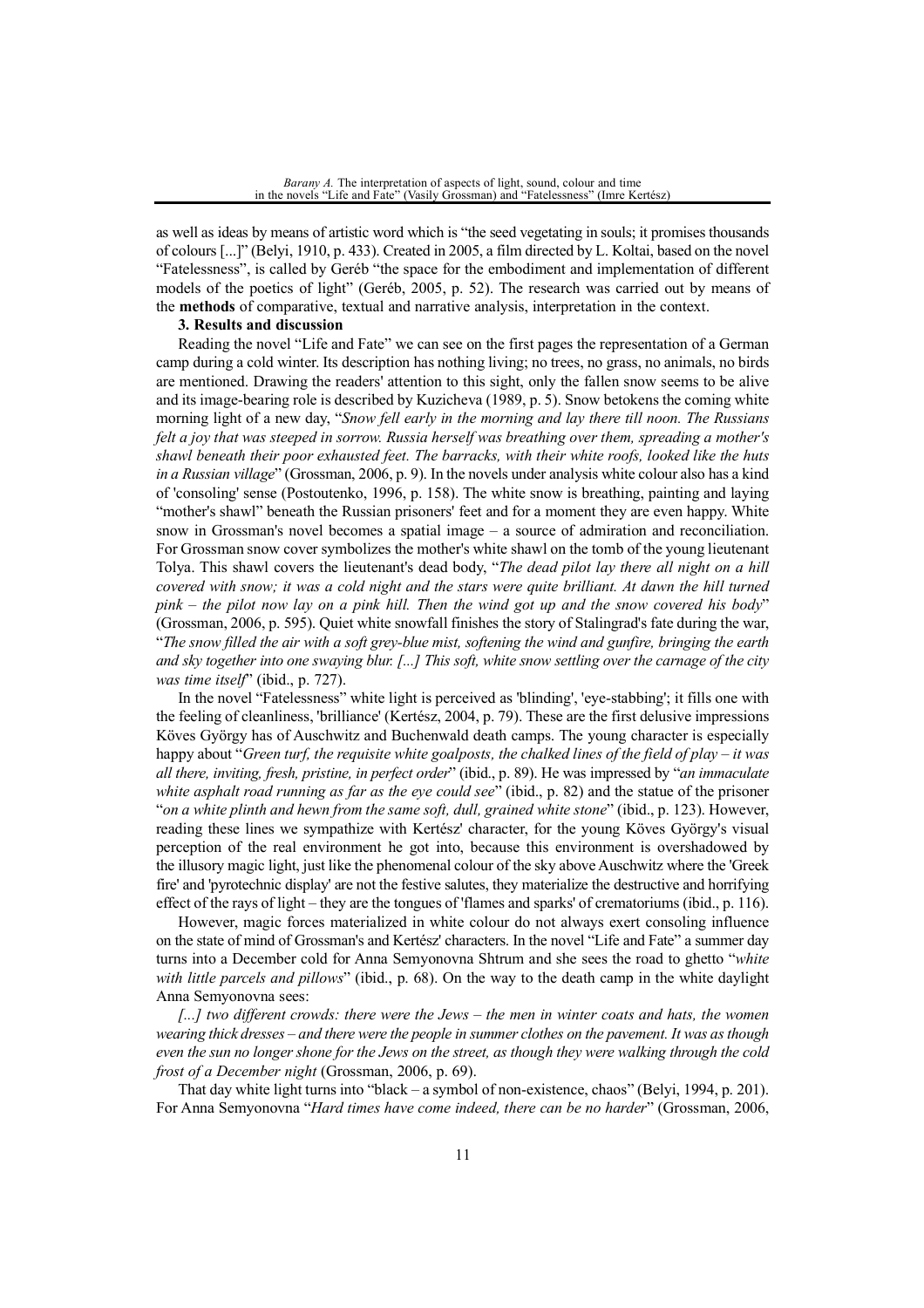p. 70). The bright summer light is overshadowed by a dark sad colour in the novel "Fatelessness" where the outward appearance of the prisoners *"[...] with their heads retracted into their necks, their noses sticking out from their faces, their filthy prison duds that they wear hanging loosely from their shoulders, even on the hottest summer's day they put one in mind of winter crows with a perpetual chill*" (Kertész, 2004, p. 138).

Night light in the novel "Life and Fate" exists as a special active force and under its influence the characters feel happiness and pain (Kuzicheva, 1989, p. 5). The author of the novel "Life and Fate" subtly feels and determines this quality of evening light. "*The light of evening can reveal the essence of a moment. It can bring out its emotional and historical significance, transforming a mere impression into a powerful image*" (Grossman, 2006, p. 714). Night light brings to life the characters' world of senses in the novel "Fatelessness". Night light presents not only the terror of war but also unpredictable delight and "happy astonishment" to the young characters of "Fatelessness" Köves György and Annamária, even during an air strike:

*The incident occurred the day before yesterday, during the alert on Friday night [...], we heard* a bomb actually go off nearby, she started trembling all over. It was really good, because in her terror she clung to me, her arms around my neck, her face buried in my shoulder. All I remember after that *wassearching for herlips. I was left with the vague experience of a warm, moist, slightly sticky contact.* Well, and also a kind of happy astonishment, for it was my first kiss with a girl after all, besides which *I had not been reckoning on it right then* (Kertész, 2004, pp. 32-33).

In the novel "Fatelessness" the horrifying dark light of the night during bombardment turned into an intimate light, thus creating the emotional atmosphere for the unexpected enjoyment of the sweet tenderness of being kissed by a girl for the first time. A specific intimate light sometimes hides in the night twilight of agonizing camp life in the barracks where Köves György hears his co-inmates in the death camp whisper not only of the past, future, freedom but also recollections of his friend Bandi Citrom of the street lights along "Forget-me-not Road", of "Budapest girls" and "topics of what, between men, sounded like a confidential nature" (ibid., p. 148). In "Life and Fate" the light of 'shell-burst' illuminates for a moment the face and neck of the dirty, lice-ridden radio operator Katya making her in such a way a desired woman for Sergey Shaposhnikov:

*The dirty, lice-ridden girl sat there without saying a word. Seryozha could see her white neck* in the darkness. Seryozha tried to make her out in the darkness; as though in answer to his wish, her face was suddenly lit up by a shell-burst. Another flare went up and their heads drew together. *He embraced her again [...]. Then it became dark again, very dark [...]* (Grossman, 2006, p. 400).

The role of the light that beams at this moment can be accepted by the reader as stylistic mystery, "when in dry [...] writing one sees a colour that seems to be a colour at first, but then you realize it is a patch of light from a completely different reality" (Anninskii, 1988, p. 262). Probably from the reality where bright colours of femininity had not yet been stained by the cruel conditions of war. This Stalingrad night, the transfer of colours of dark and bright rays of lights from the explosion of deadly missiles created a small patch of sunlight that raised, lit up and beautified woman's body and turned Katya's appearance into a symbol of cleanliness and mysterious tenderness. The colour coming from the beams of light that lit up Katya forms in the character's imagination a stimulating ferment that revives the most beautiful feelings and evokes the feeling of mutual spiritual cleanliness. This "*colour is simply an expression of the inner world of the artist*" and his characters (Grossman, 2006, p. 733).

Light, sounds, time of the day in Grossman's novel under analysis become expressive means of the characters' and the author's state of mind (Kuzicheva, 1989, p. 5). This view is also characteristic of Kertész' novel. In "Life and Fate" depending on the author's intentions to materialize in the image of light characters' emotional impulses, we can find the following definitions of light. In Grossman's novel the attacking tanks are characterized by "stabbing light", "*A vast mass of vehicles appeared*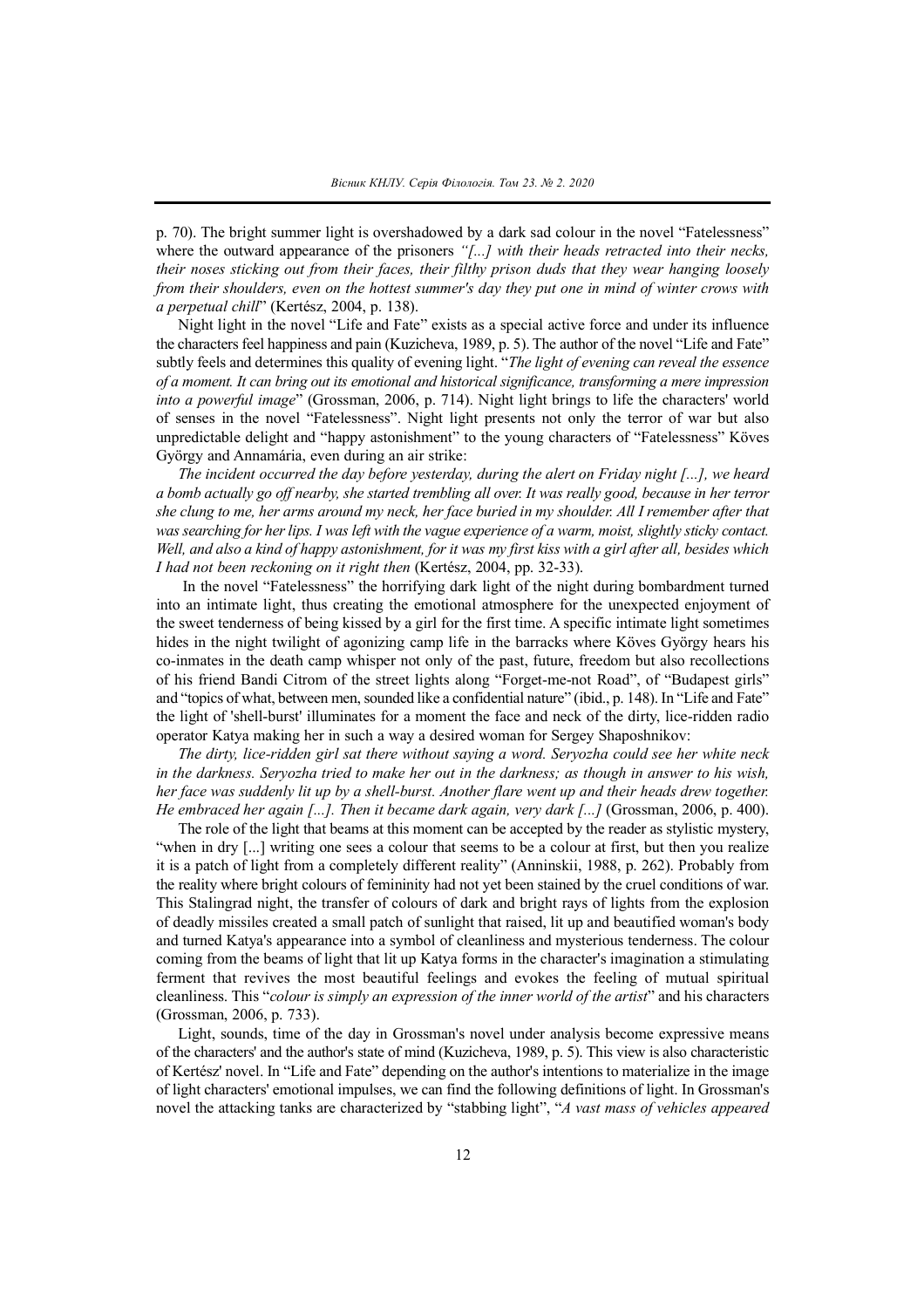*out of the steppes, deafening the Rumanian defences with the rumble of engines [...], blinding them with stabbing light [...]*" (Grossman, 2006, p. 634). Or as Krymov feels "grey, stony light" that shines into the windows of the Lubyanka. "*What a grey, stony light it was. The windows looked out* onto the central pit of the Inner Prison. It wasn't light at all  $-i$  t was just dirty water" (ibid., p. 765). One could see here "glaring official light" at night (ibid., p. 605).

#### **3.1 Light as wisdom**

Bright light does not dominate in the artistic space of Kertész' and Grossman's novels. The characters in "Fatelessness" and "Life and Fate" live in a dim, evening light. These works also contain a peculiar source of light whose rays highlight the way to the wisdom obtained by the reader from teachers at the sunset of life. Through their instructive philosophy of existence, they supply us with energy and warmth necessary for doing the further steps in our life. This light is called "the light of wisdom" (Kuzicheva, 1989, p. 5). It usually comes from people who lived a long life. In the novel "Life and Fate" a lot was seen, told, thought over by old people. The readers of Grossman's novel will remember for a long time the wise words and deeds of Shtrum's mother and the old Khristya Chunyak who saved captive Semyonov's life. In Kertész' novel Uncle Lajos's words teach us patient humility with one's fate and submission to the God. However, it should be noted that in the novels "Life and Fate" and "Fatelessness" the light of wisdom comes not only from older characters who have come to the natural end of their long life but also from young ones whose life and fate was determined by the cruel circumstances of concentration camps and unknown small steps leading to the thresholds of gas chambers. Young characters who had done those steps became wise not because of their experience acquired in the course of many years, but as a result of hopeless dead end in their fate as well as the sense of gradually fading light of life in the face of death.

### **3.2 Light as happiness**

When talking about the happiness of camp life Köves György in the novel "Fatelessness" even opposes the wise opinions of adults who had not gone through, like he had, "step by step" the concentration camps of Auschwitz and Buchenwald. Köves György's wise interpretations of time spent in the death camp will help the reader understand the true meaning of the warmth of soul and happiness that Kertész values most. For Köves György,

in a certain sense, life there had been clearer and simpler. [...] For even there, next to the chimneys, *in the intervals between the torments, there was something that resembled happiness. Everyone asks only about the hardships and the 'atrocities', whereas for me perhaps it is that experience which will* remain the most memorable. Yes, the next time I am asked, I ought to speak about that, the happiness *of the concentration camps. If indeed I am asked [...]* (Кеrtész, 2004, pp. 261-262).

Köves György's reflection in the novel "Fatelessness" can be an exemplary lesson of adult wisdom for the readers on the purity of spent life in the blackened environment of war,

we can never start a new life, only ever carry on the old one. I took the steps, no one else, and I declared that I had been true to my given fate throughout. The sole blot, or one might say fly in the ointment, the sole accident with which they might reproach me was the fact that we should be *sitting there talking now – but then I couldn't help that* (ibid., p. 259).

The reader will remember young Bandi Citrom's insistent words on what the main thing in life is – "*not to neglect oneself; somehow there would always be a way, for it had never yet happened* that there wasn't a way somehow  $[-, .]$ , and he in turn had been instructed in this wisdom by the labor *camp*" (ibid., p. 136).

In the novel "Life and Fate" Grossman's lessons on the essence of friendship, the description of the road to Calvary of medical officer Sofya Levinton, reflections of a Jew physicist Shtrum when filling in "*the questionnaire royal, the questionnaire of questionnaires*" (Grossman, 2006, p. 560) will remain forever in the memory of the reader. These instructive lessons of writers and their characters illuminate the sorrowful moments in the twentieth century by means of an eternal, undying light of memory.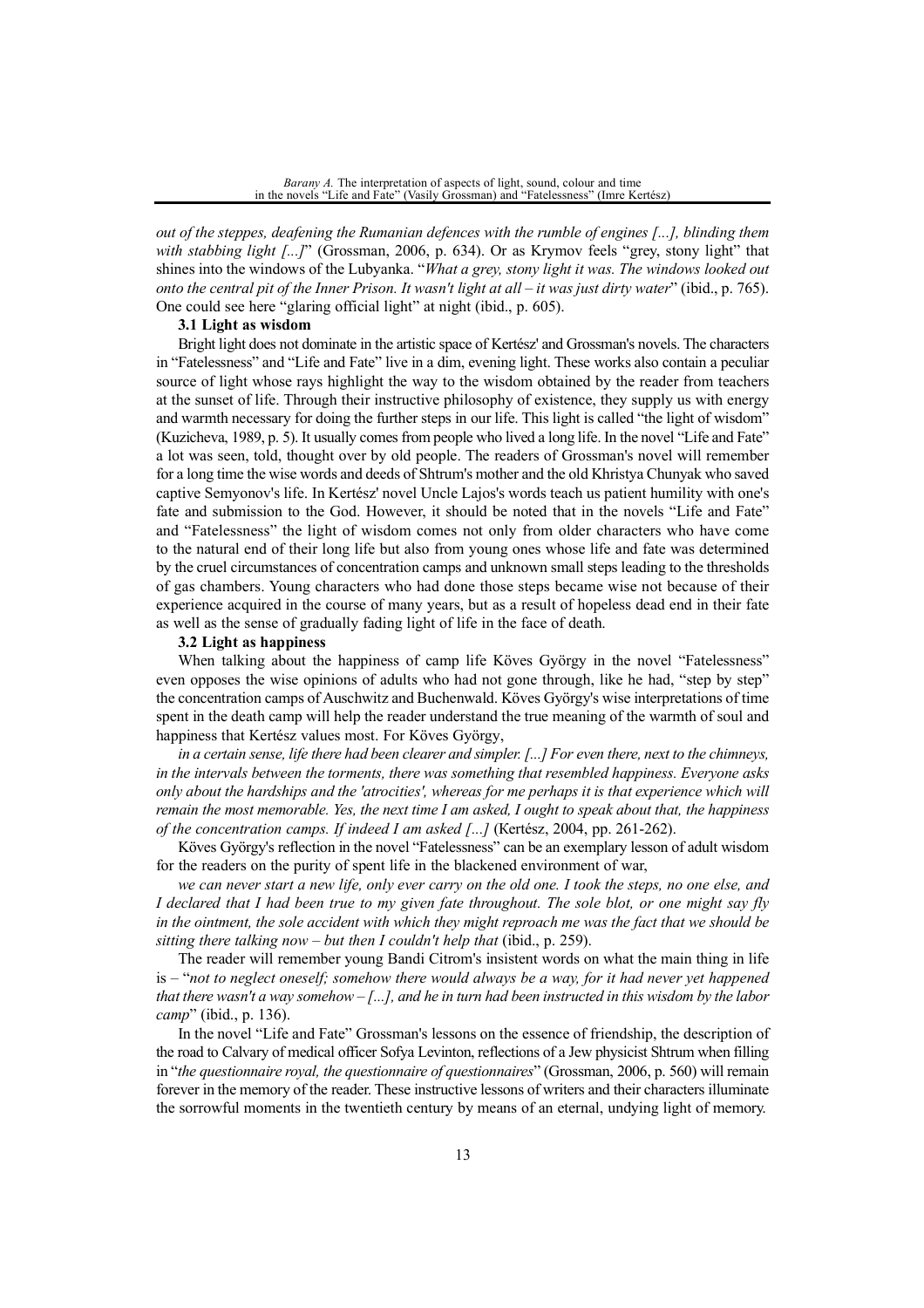## **3.3 Sounds in the novels**

Aspecial role both in "Life and Fate" and "Fatelessness" is given to the power ofsounds. By means ofsounds Grossman's characters are insistently searching for signs of life (Kuzicheva, 1989, p. 5). One should pay attention to the vitally important role of sounds in Kertész' novel. The sound of 'cauldrons' became the source of delight and even turned out to be comfortable for Köves György and his camp fellow countrymen. This magic sound of 'bells' coming from 'clattering' of 'cauldrons' radiated energy that made everybody move, incited people to act quickly, opened a desire to remain alive and "*to live a little bit longerin this beautiful concentration camp*" (Kertész, 2004, p. 189). And the sound ofsome phrases György heard in the camp in his mother tongue help him to understand the value of "*that oft-cited joyful experience of unexpectedly hearing the familiarstrains of one's own language abroad*" (Kertész, 2004, pp. 91-92)*.* However, there is in the novel "Fatelessness" a special, horrifying sound. For instance, this is the sound of slap on the face, whose weight 'blushed' on the left cheek of Kertész' character as it is in the novel "Life and Fate", where commissar Krymov's "*blow on the face was the outward sign of a moral catastrophe. He could respond only with dumbfounded amazement*" (Grossman, 2006, p. 601). In the novel "Life and Fate" even silence roars in its own way in the intervals between battles causing "heads whirl":

It felt very odd, even inconceivable, to eat kasha in silence, to write a letter in silence, to wake up at night and hear silence  $[...]$ . The silence then gave birth to many different sounds that seemed new and strange: the clink of a knife, the rustle of a page being turned in a book, the creak of a floorboard, [...], the scratching of a pen, [...], the ticking of the clock on the wall of the bunker (Grossman, 2006, p. 644).

### **3.4 The force of emotions in the novels**

There is one more force in Grossman's and Kertész' novels, "the power of suffering soul, depression and grief" (Kuzicheva, 1989, p. 5). Let us recall prisoner Abarchuk's "fit of despair" at night in Grossman's novel: "*[...] Not just the usual sullen despair of the camps, but something fierce* and burning like malaria, something that made him scream out loud, fall off the bedboards and beat his *fists against his skull*" (Grossman, 2006, p. 159). And, as Kuzicheva claims, at the moment physicist Shtrum is interdicted from work, science and probably even life, his despair turns into fear. Fear turns into horror, whose essence is revealed when faced with the government's anger. It weakens a person, exhausts and gradually eats up the soul, turns a man into a slave (Kuzicheva, 1989, p. 5). For Shtrum only "the narrow strip of light" from the window of a small house and the evening light in a dark lane give the feeling of happiness and joy:

*The snow, the night sky, the cool fresh air, the trees and their dark branches, the narrow strip of light escaping through the black-out curtain of a one-storey wooden house – everything was so beautiful. There was, however, one glimmer of brightness at the bottom of his despair – he and Marya Ivanovna had behaved honourably* (Grossman, 2006, p. 742).

In contemplations about life at war Grossman and Kertész speak of a man's "sadness of a soul". In the novel "Life and Fate" there was something "sad and melancholy" even in the long cry "A-a-a-a-ah!" uttered by the Russian infantry as they staged an attack. When this cry of soldiers "*[…]* crossed the cold water, it lost its fervour. Instead of valour or gallantry, you could hear the sadness of a soul parting with everything that it loved, calling on its nearest and dearest to wake up, to lift their heads from their pillows and hear for the last time the voice of a father, a husband, a son *or a brother [...]*" (Grossman, 2006, p. 39).

The feeling of horrifying calm is accumulated in Köves György's sad soul when he reports the reader:

that after so much striving, so many futile attempts and efforts, in time I too found peace, tranquillity *and relief. For instance, certain things to which I had previously attributed some vast, practically* inconceivable significance, I can tell you, lost all importance in my eyes. Thus, if I grew tired while standing at Appell, for example, without so much as a look whether it was muddy or there was a puddle,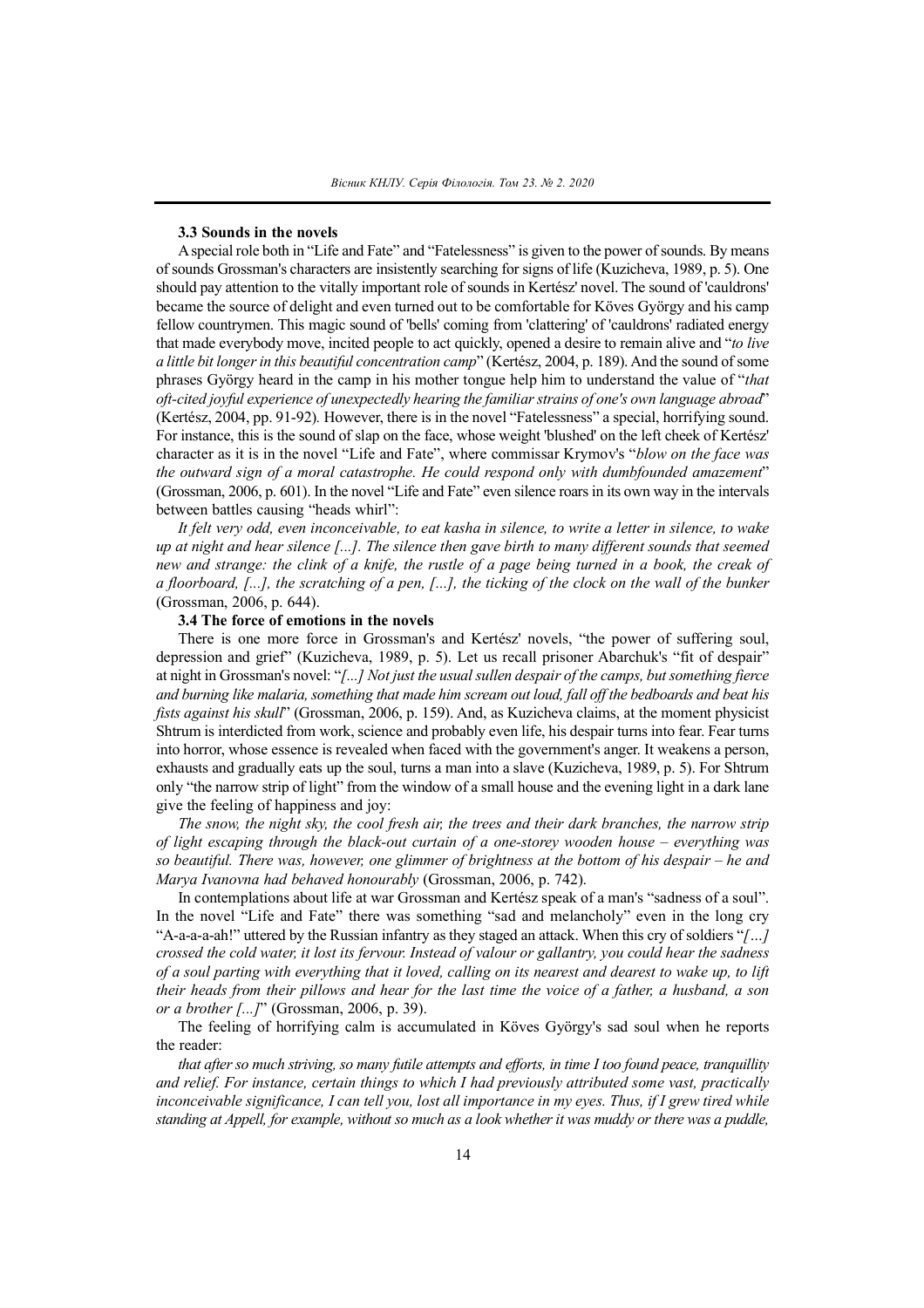*I would simply take a seat, plop down, and stay down, until my neighbours forcibly pulled me up.* Cold, damp, wind, or rain were no longer able to bother me; they did not get through to me, I did not even sense them. Even my hunger passed; I continued to carry to my mouth anything edible I was able to lay my hands on, but more out of absentmindedness, mechanically, out of habit, so to say. As for work, I no longer even strove to give the appearance of it. If people did not like that, at most they would beat me, and even then they could not truly do much harm, since for me it just won some time: at the first *blow I would promptly stretch out on the ground and would feel nothing after that, since I would meanwhile drop off to sleep* (Kertész, 2004, pp. 171-172).

## **3.5 The power of time in the novels**

The force of time renders special influence on the characters' life in Grossman's and Kertész' novels. The perception and the sensation of time turns out to be more striking at war, the feeling of time is lost. In the novel "Life and Fate" Grossman is excited at the variety of personal time (Kasavin, 1990, p. 167). In the novel the time an inmate spends in prison remains in his memory as "a sense of simultaneous quickness and endlessness":

After dancing all night at a New Year's ball, a girl will be unable to say whether the time passed quickly or slowly [...]. The night at the ball is full of looks, smiles, caresses, snatches of music, each of which takes place so swiftly as to leave no sense of duration in the girl's consciousness. Taken together, however, these moments engender the sense of a long interval of time that contains all the joys *of human existence* (Grossman, 2006, p. 32).

During combat "*one second can stretch out for eternity, and long hours can crumple together.* The sense of duration is linked to such fleeting events as the whistle of shells and bombs, the flashes *of shots and explosions*" (Grossman, 2006, p. 33). Kasavin claims a man can revive time, paint it with unprecedented colours when he cannot otherwise actualize the variety of his personality (1990, p. 167). Köves György also tries to recall in time and picture in his mind the former look of Bandi Citrom and "compare him with his initial appearance, back then, on my right in the row, or the very first time *at work, his sinews and muscles still rippling, bulging, dimpling, lithely flexing, or ruggedly straining,* like an illustration in a biology textbook as it were, then, to be sure, I found it a little hard to credit" (Kertész, 2004, p. 153).

The character of "Fatelessness" observes the cruel influence of the unstoppable gradually degrading force of time. This time process under the conditions of camp life takes the out of his view the members of the Kollman family. And only then did Köves György understand that apparently, time can deceive us. Kertész' young character can compare the duration of each day spent in the camp only to "*the dumb storybooks of his childhood*", in which seven days for the king meant seven years (ibid., p. 164). Köves György could not believe that three months of camp life would make him "*a decrepit old man so quickly*" (ibid., p. 165). He reasons, "*Back home that takes time, fifty or sixty* years at least; here three months was enough for my body to leave me washed up. I can safely say *there is nothing more painful, nothing more disheartening than to track day after day, yet again how much of one has wasted away*" (ibid., 2004, p. 165). He recollects being a free young man with golden-downed, pliantly smooth skin, "*now that same skin was drooping in loose folds, jaundiced and desiccated, covered in all kinds of boils, brown rings, cracks, fissures, pocks and scales that itched uncomfortably, especially between my fingers*" (ibid., 2004, p. 165). However, time not only destroys human lives and fates but sometimes also cures by means of bright colours or grey shades of recollections from the past. Quoting Grossman, even at the front when people were under fire "*ulcers and sciaticas usually cleared up of their own accord*" (Grossman, 2006, p. 243).And in Köves György's recollections there would always remain the unforgettable light of fire and "*happiness of the concentration camps*", provided he did not forget (Kertész, 2004, p. 262).

# **4. Conclusions**

The paper presents novel results in a comparative study of the influence of visual and sound effects on the world of Vasily Grossman's and Imre Kertész' heroes. The light and sound gamma in these novels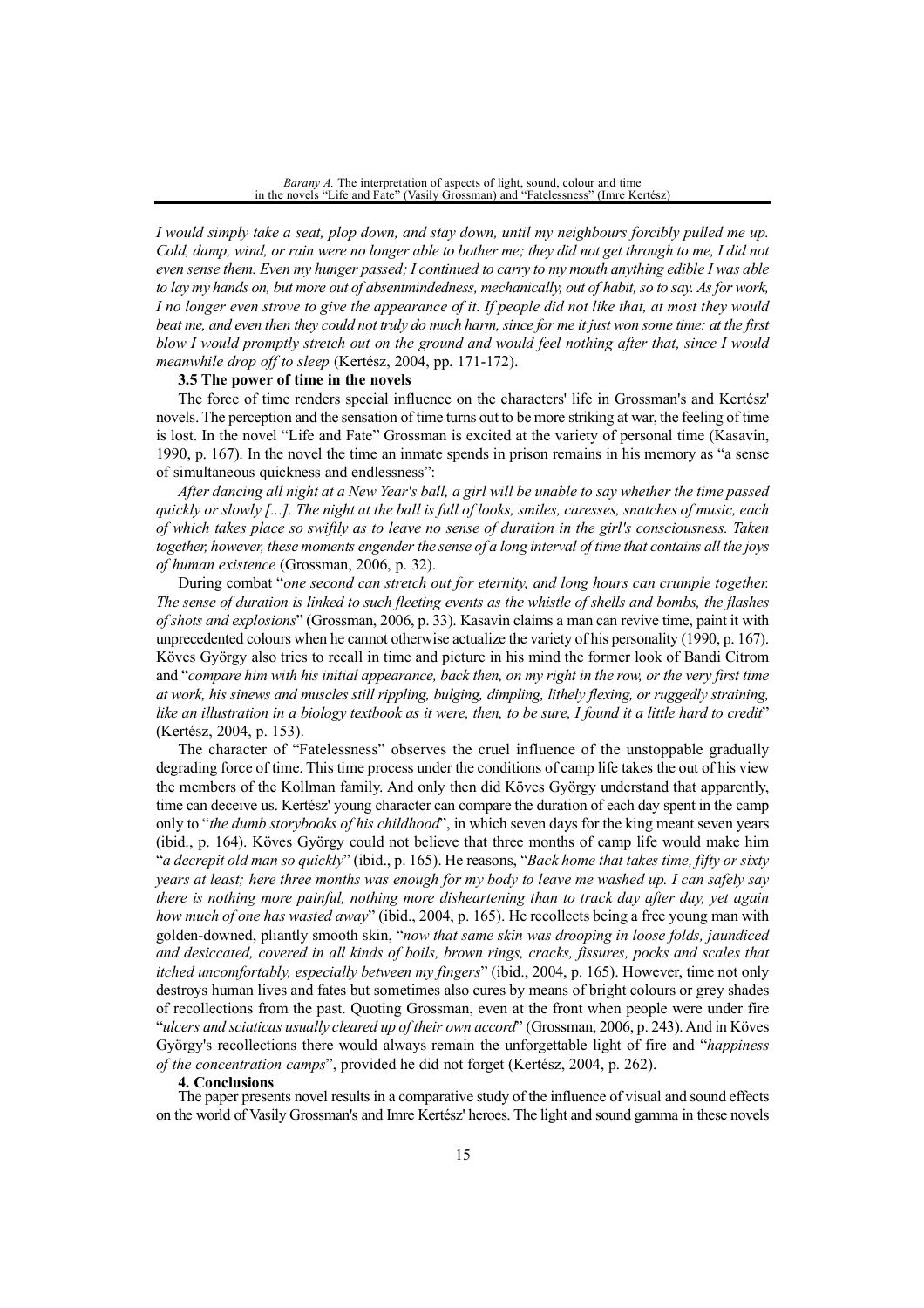create such a background of the sphere of feelings that possesses magic power, helps to reveal and better understand the emotions of the characters, brings the readers closer to the real time and involves them in the conditions and events experienced by the characters. Thanks to the method of comparative analysis we have identified in the literary texts those parts where the aspects of light, sound, colour and time used by Vasily Grossman and Imre Kertész are in tune. The light, sound, colour effects and the aspects of time became integral expressive tools for figurative embodiment into the texts of the novels "Life and Fate" and "Fatelessness" authors' ideas, artistic and aesthetic intentions.

Based on the method of textual analysis it can be concluded that the hidden colours, lights and sounds occupied proper places in the novels, their function is artistically motivated by Vasily Grossman and Imre Kertész. The sounds of voices, shades of colours, aspects of light and time in the novels "Life and Fate" and "Fatelessness" are immortal, they possess the undying bright sparkle of life and energy.

# **REFERENCES**

Аннинский, Л. (1988). Мироздание В. Гроссмана. *Дружба народов, 10*, 253-263.

- Белый, А. (1910). Магия словъ. В Андрей Белый. *Символизм: Книга статей* (cc. 429-448)*.* Москва: Мусагет.
- Белый, А. (1994). Священные цвета.В Андрей Белый.*Символизм какмиропонимание* (cc. 201-209)*.* Москва: Республикa.
- Бочаров, А. (1989). Время собирать камни. "Малая проза" Василия Гроссмана. *Вопросы литературы, 7*, 3-86.

Дедков, И. (1988). Жизнь против судьбы. *Новый мир, 11*, 229-241.

Гусев, Ю. (2005). О творчестве Имре Кертеса, лауреата Нобелевской премии за 2002 год. В И. Светлов, В. Середа (Отв. ред. и сост.), *Венгерское искусство и литература ХХ века. Сборник статей российских и венгерских ученых* (сс. 9-591). Санкт-Петербург: Алетейя. Касавин, И. (1990). Свидание с многообразием. *Звезда, 9*, 166-174.

Кулиш, В., Оскоцкий, В. (1988). Эпос войны народной: Диалог о романе В. Гроссмана "Жизнь и судьба". *Вопросы литературы, 10*, 27-87.

Кузичева, А. (1989). Вечерний свет "Жизни и судьбы". *Книжное обозрение, 2*, 5.

- Ланин, Б. А. (1992). *Новая проза о войне и дилогия В. Гроссмана "Жизнь и судьба"*. Москва: Институт общеобразовательной школы.
- Маркиш, Ш. (1997). Василий Гроссман*.* В Ш. Маркиш. *Бабель и другие* (cc. 28-117). Москва: Мосты культуры.
- Маркиш, Ш. (2004). Трагедия и триумф Василия Гроссмана, или об универсальности рабства и свободы в двадцатом веке. *Иерусалимский журнал, 18*. Взято из https://www.antho.net/ jr/18/markish\_grossman.html
- Маркиш, Ш. *Василий Гроссман* (cс. 1-27). Рукопись.

Маркиш, Ш. *Книга о нашей судьбе* (cc. 1-4). Рукопись.

Маркиш, Ш. *Пример Василия Гроссмана* (cc. 1-25). Рукопись.

- Маркиш, Ш. (1988). *Советская критика: Пример Василия Гроссмана* (cс. 1-4).
- Надь, И. (2003). От вынужденной участи к выбору судьбы. О творчестве Имре Кертеса. *Звезда, 7*. Взято из https://magazines.gorky.media/zvezda/2003/7/ot-vynuzhdennoj-uchastik-vyboru-sudby.html
- Ольбрых, В. (Сост). (2002). *Беседы о Василиe Гроссмане.* По материалам Международных литературных чтений в Гдыне и дискуссии в газете "Литературные вести" (сc. 3-67). Варшава – Москва: Slavica Orientalia-Интерконтакт-фонд.
- Постоутенко, К. (1996). Священные цвета Андрея Белого. *Die Welt Der Slaven, 41*(1), 153-166.
- Урсуляк, С. (Режисер). (2012). *"Життя і доля"* [телесеріал за однойменним романом Василя Гроссмана]. Росія.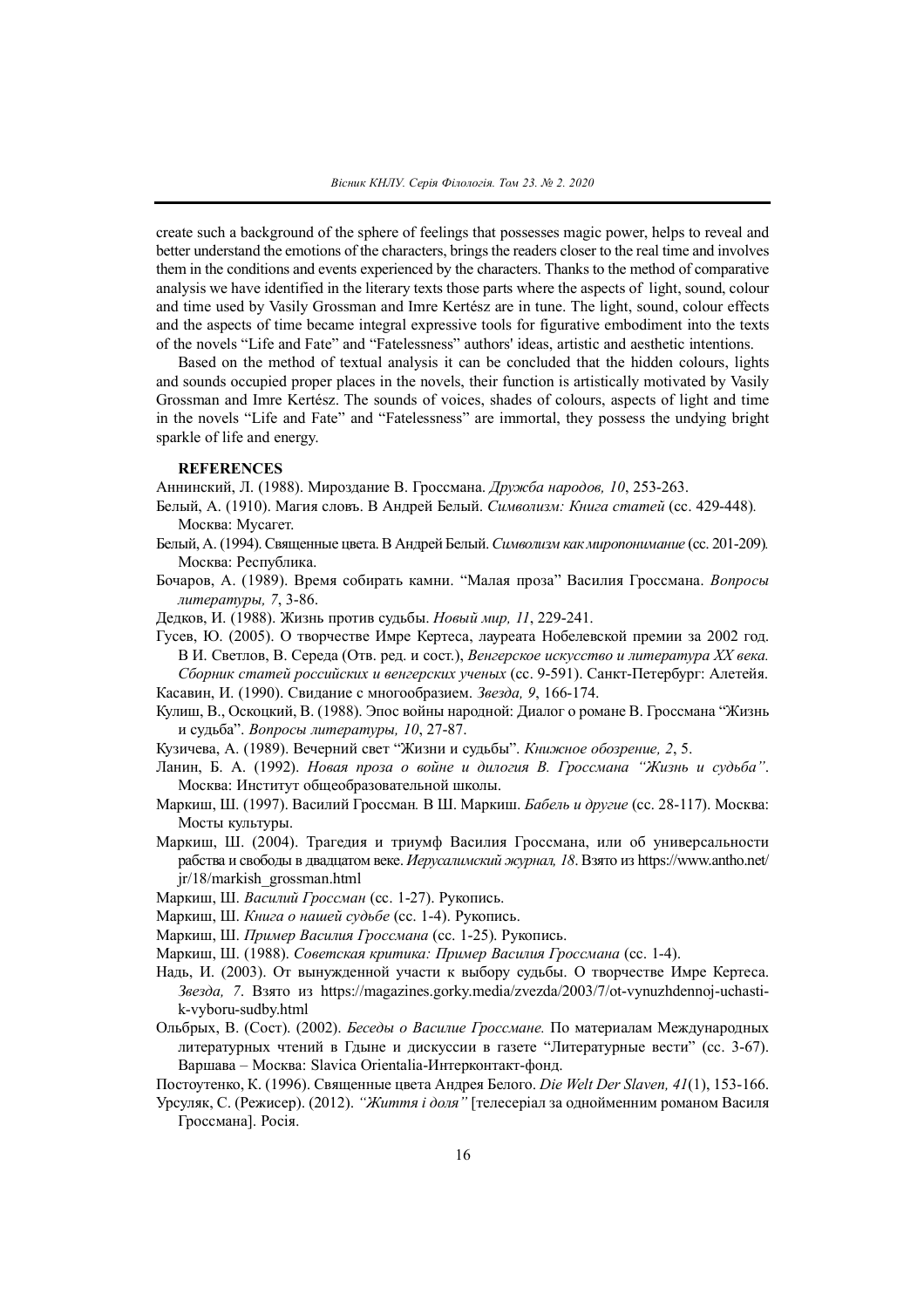- Хетени, Ж. (2004). Порядок хаоса. Имре Кертес и его роман "Обездоленность". *Иерусалимский журнал, 18*. Взято из http://www.antho.net/jr/18.2004/02.php
- Garrard, J. (1991). Stepsons in the Motherland: The architectonics of Vasily Grossman's "Zhizn' i sud'ba". *Slavic review, 50*(2), 336-344.
- Geréb, A. (2005). Sorstalanság. Köves Gyuri kalandjai a koncentrációs táborok birodalmában. *Egyenlítõ. Társadalomkritikai és kulturális folyóirat, 3*(2), 50-53.

Grossman, V. (2006). *Life and fate*. Vintage Classics.

- Kertész, I. (2004). *Sorstalanság / Fatelessness* (Trans. from Hungarian by Tim Wilkinson). Vintage Books.
- Koltai, L. (Film director). (2004). *"Fateless" (Sorstalanság)* [drama based on the novel "Fateless" by Imre Kertész].

#### **REFERENCES**

Anninskij, L. (1988). Mirozdanie V. Grossmana. *Druzhba narodov, 10*, 253-263.

- Belyj, A. (1910). Magija slov'. V Andrej Belyj. *Simvolizm: Kniga statej* (ss. 429-448). Moskva: Musaget.
- Belyj, A. (1994). Svjashhennye cveta. V Andrej Belyj. *Simvolizm kak miroponimanie* (ss. 201-209). Moskva: Respublika.
- Bocharov, A. (1989). Vremja sobirat' kamni. "Malaja proza" Vasilija Grossmana. *Voprosy literatury, 7*, 3-86.

Dedkov, I. (1988). Zhizn' protiv sud'by. *Novyj mir, 11*, 229-241.

Gusev, Ju. (2005). O tvorchestve Imre Kertesa, laureata Nobelevskoj premii za 2002 god. V I. Svetlov, V. Sereda (Otv. red. i sost.), *Vengerskoe iskusstvo i literatura XX veka. Sbornik statej rossijskih i vengerskih uchenyh* (ss. 9-591). Sankt-Peterburg: Aletejja.

Kasavin, I. (1990). Svidanie s mnogoobraziem. *Zvezda, 9*, 166-174.

- Kulish, V., Oskockij, V. (1988). Jepos vojny narodnoj: Dialog o romane V. Grossmana "Zhizn' i sud'ba". *Voprosy literatury, 10*, 27-87.
- Kuzicheva, A. (1989). Vechernij svet "Zhizni i sud'by". *Knizhnoe obozrenie, 2*, 5.
- Lanin, B. A. (1992). *Novaja proza o vojne i dilogija V. Grossmana "Zhizn' i sud'ba"*. Moskva: Institut obshheobrazovatel'noj shkoly.
- Markish, Sh. (1997). Vasilij Grossman. V Sh. Markish. *Babel' i drugie* (ss. 28-117). Moskva: Mosty kul'tury.
- Markish, Sh. (2004). Tragedija i triumf Vasilija Grossmana, ili ob universal'nosti rabstva i svobody v dvadcatom veke. *Ierusalimskij zhurnal, 18*. Vzjato iz https://www.antho.net/jr/18/ markish\_grossman.html
- Markish, Sh. *Vasilij Grossman* (ss. 1-27). Rukopis'.

Markish, Sh. *Kniga o nashej sud'be* (ss. 1-4). Rukopis'.

Markish, Sh. *Primer Vasilija Grossmana* (ss. 1-25). Rukopis'.

- Markish, Sh. (1988). *Sovetskaja kritika: Primer Vasilija Grossmana* (ss. 1-4).
- Nad', I. (2003). Ot vynuzhdennoj uchasti k vyboru sud'by. O tvorchestve Imre Kertesa. Zvezda, 7. Vzjato iz https://magazines.gorky.media/zvezda/2003/7/ot-vynuzhdennoj-uchasti-k-vyboru-sudby.html
- Ol'bryh, V. (Sost). (2002). *Besedy o Vasilie Grossmane. Po materialam Mezhdunarodnyh literaturnyh chtenij v Gdyne i diskussii v gazete "Literaturnye vesti"* (ss. 3-67). Varshava – Moskva: Slavica Orientalia-Interkontakt-fond.
- Postoutenko, K. (1996). Svjashhennye cveta Andreja Belogo. *Die Welt Der Slaven, 41*(1), 153-166.
- Ursuljak, S. (Rezhiser). (2012). *"Zhittja і dolja"* [teleserіal za odnojmennim romanom Vasilja Grossmana]. Rosіja.
- Heteni, Zh. (2004). Porjadok haosa. Imre Kertes i ego roman "Obezdolennost'". *Ierusalimskij zhurnal, 18*. Vzjato iz http://www.antho.net/jr/18.2004/02.php